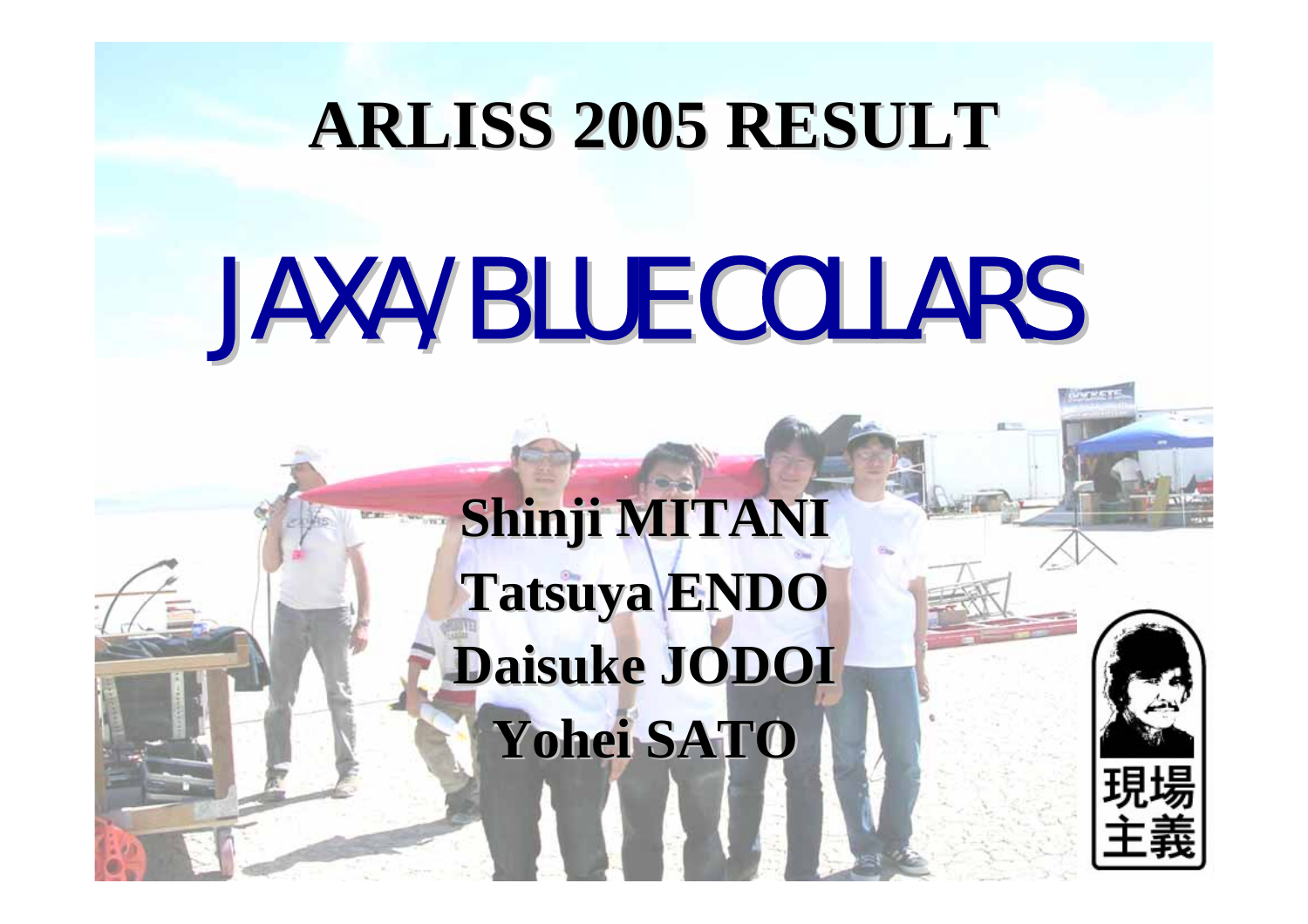

- Can-Sat name is "TAMIO-IV"
	- TAMIO aims to surely come back system
- Can-Sat characteristics
	- Cruises by Para foil
	- Very simple configuration
	- Lessons & Learned from last year result are fully reflected

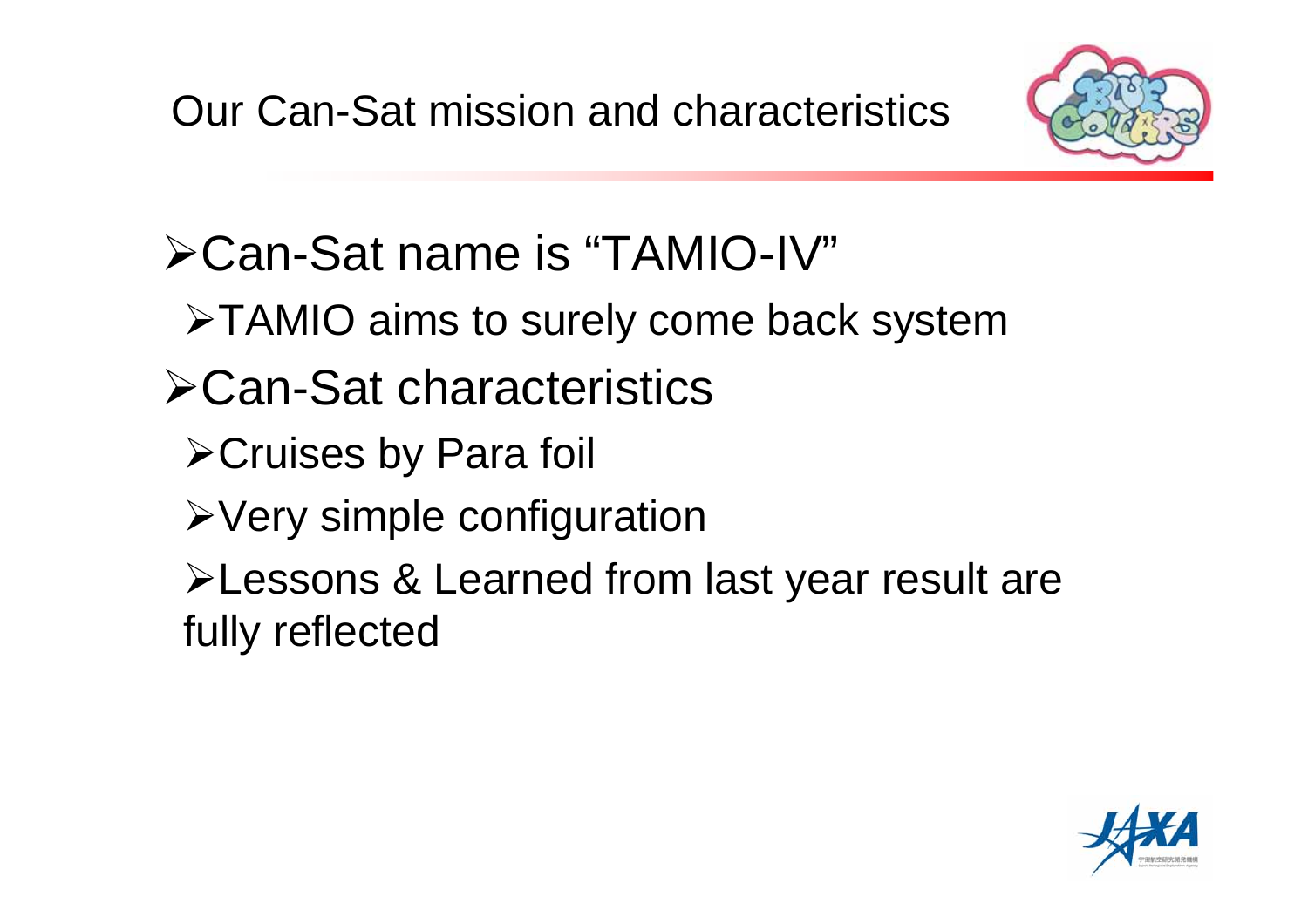## System Configuration







- ¾Very simple configuration
	- ¾Minimum and reliable component
	- $\triangleright$  (Pressure sensor is installed for future precise control)
- ¾Simple command interface
- ¾Proportional control
- **≻Ground station has GUI**

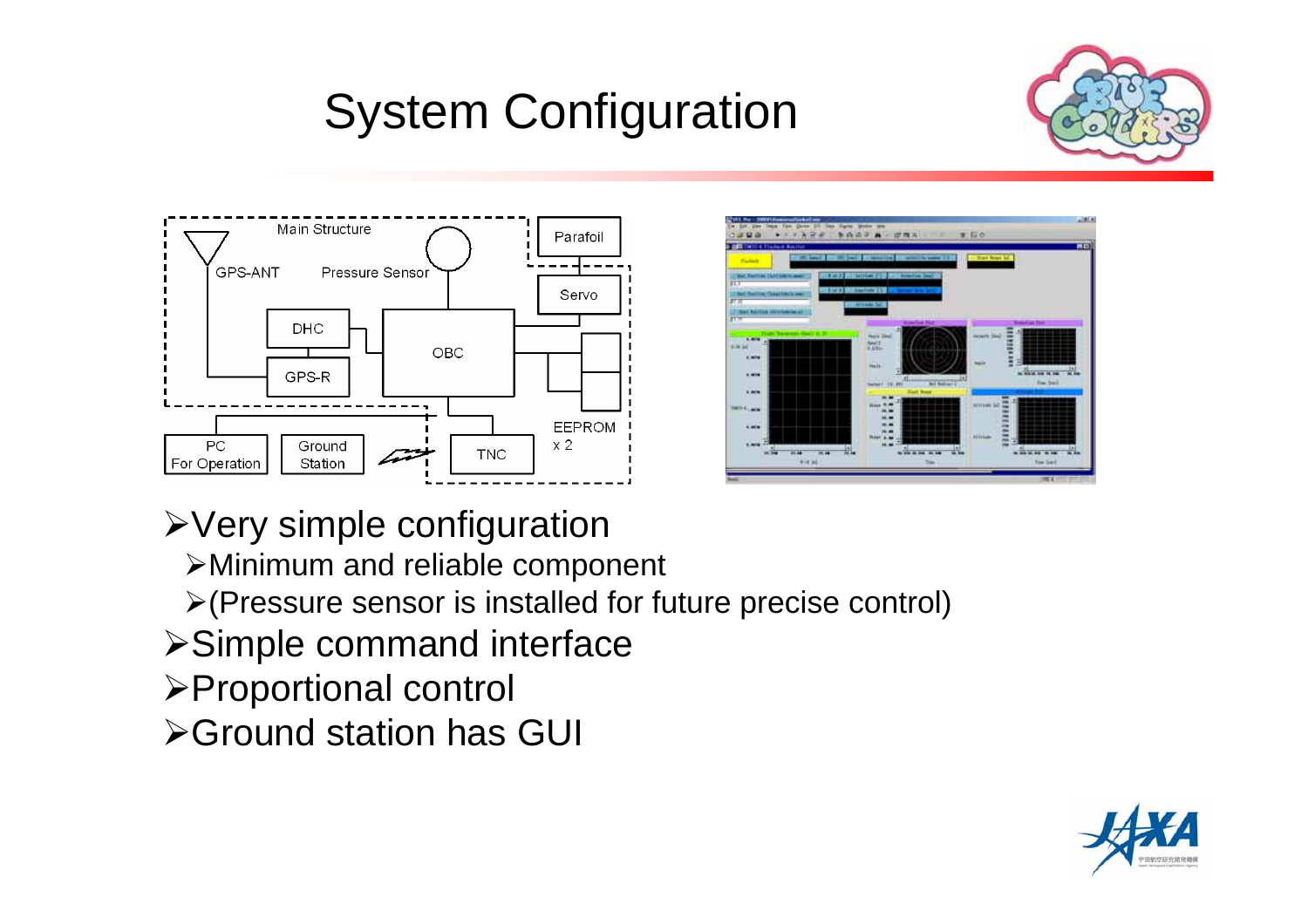## Para foil cruising system



#### **≻Designed for**

#### reliable deployment

**≻Smooth body interface** 

¾Alleviates rocket fairing friction

**≻Snag free folding riser** 

¾Two-step deployment system

¾Unfold riser first

¾Deploy canopy subsequently



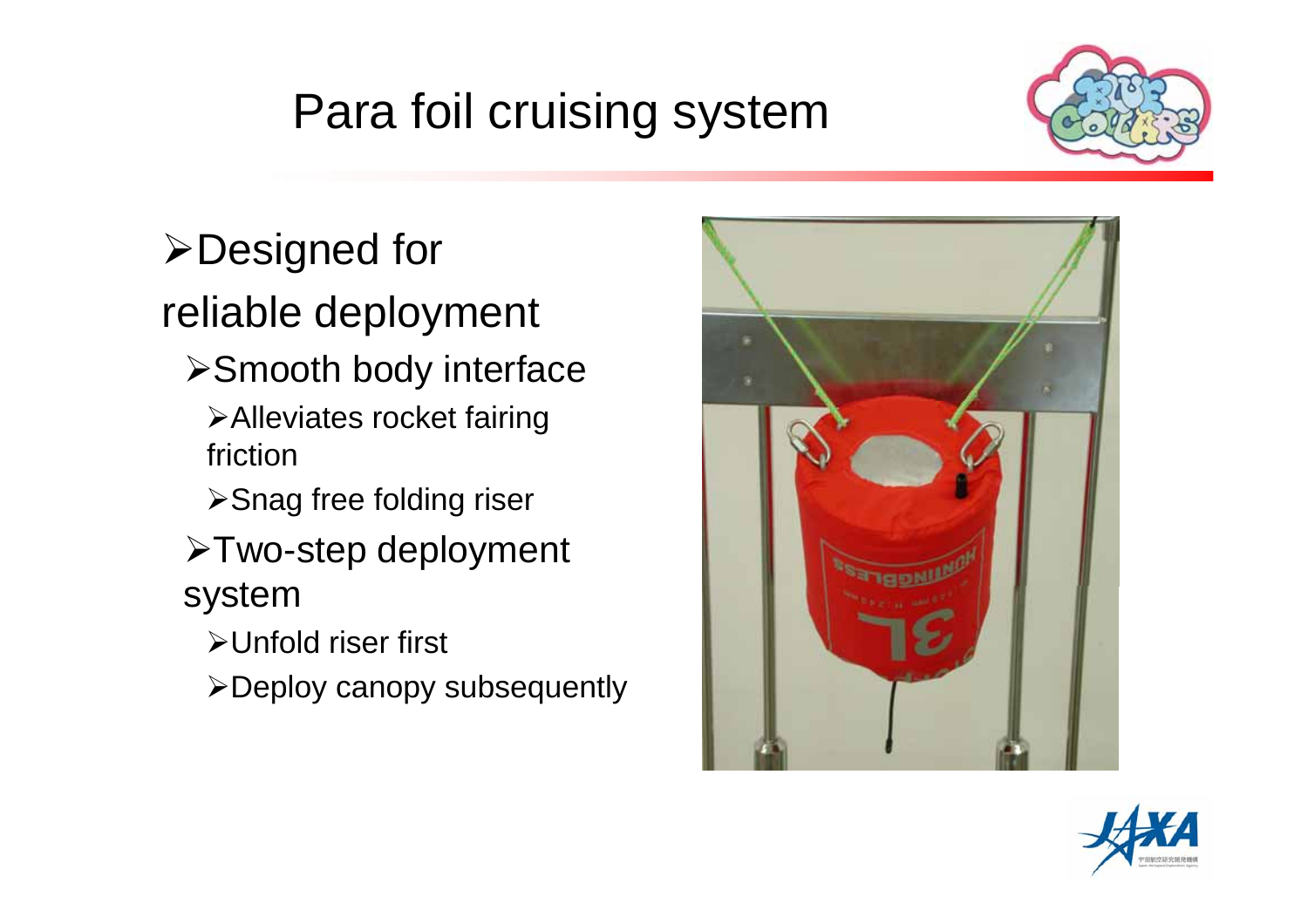#### Structure Flame



**≻Designed for** mitigating the shock of deployment

- **≻Servo horn thick double**
- ¾Shock is dispersed to main structure

¾Programmed as servo torque is zero at deployment





(Broken servo horn, Last year)

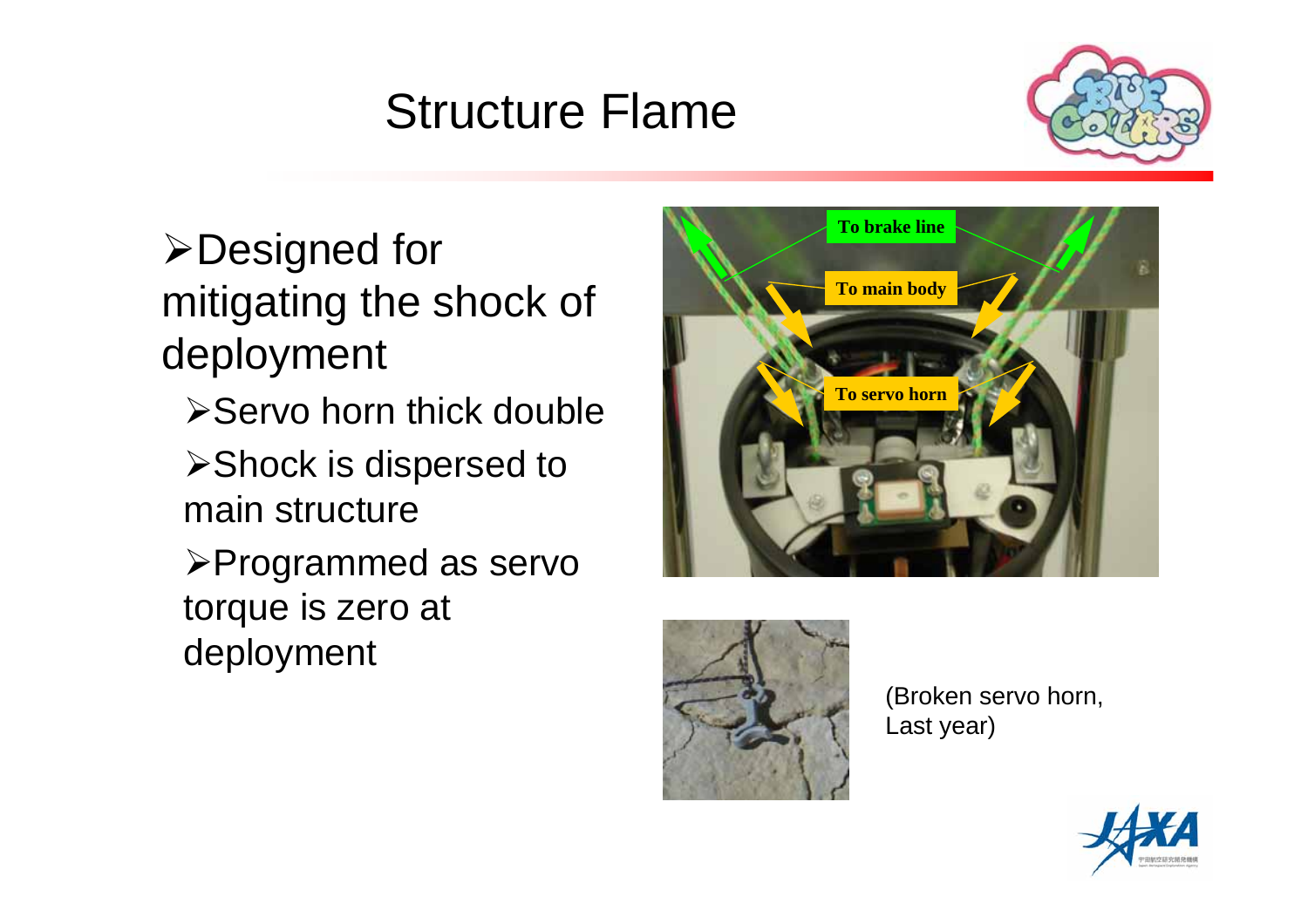## ARLISS result



¾Come-back competition result

- $\geq$ 1340m
- $\triangleright$  (Canceled by storm)
- **≻Function works very** well
	- **≻GPS and Pressure** sensor
	- ¾Control signal and actuate
	- ¾Downlink telemetry





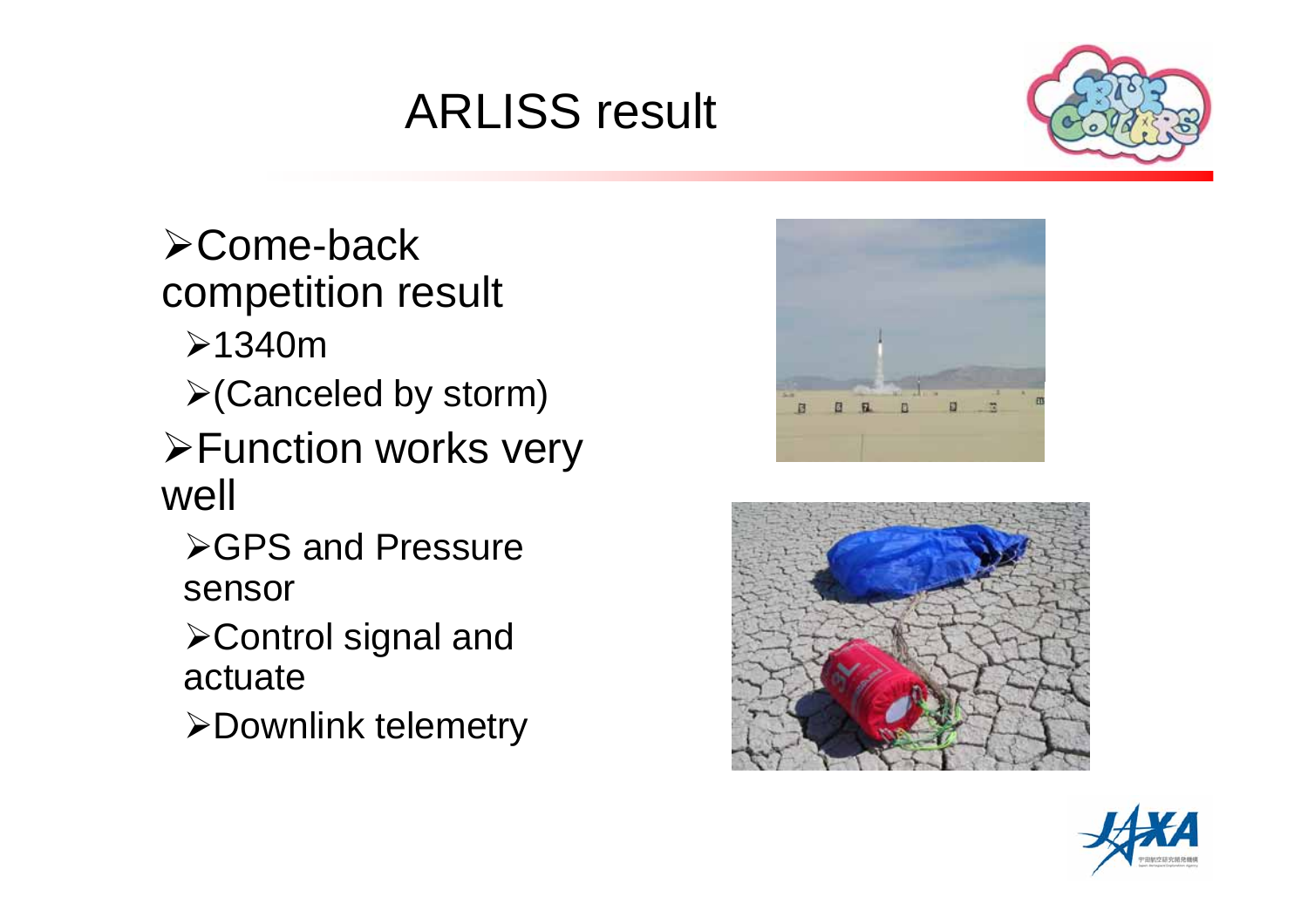#### Flight path and control history



¾**Control signal is correct** ¾**Can-Sat looks turn left correctly according to left signal**



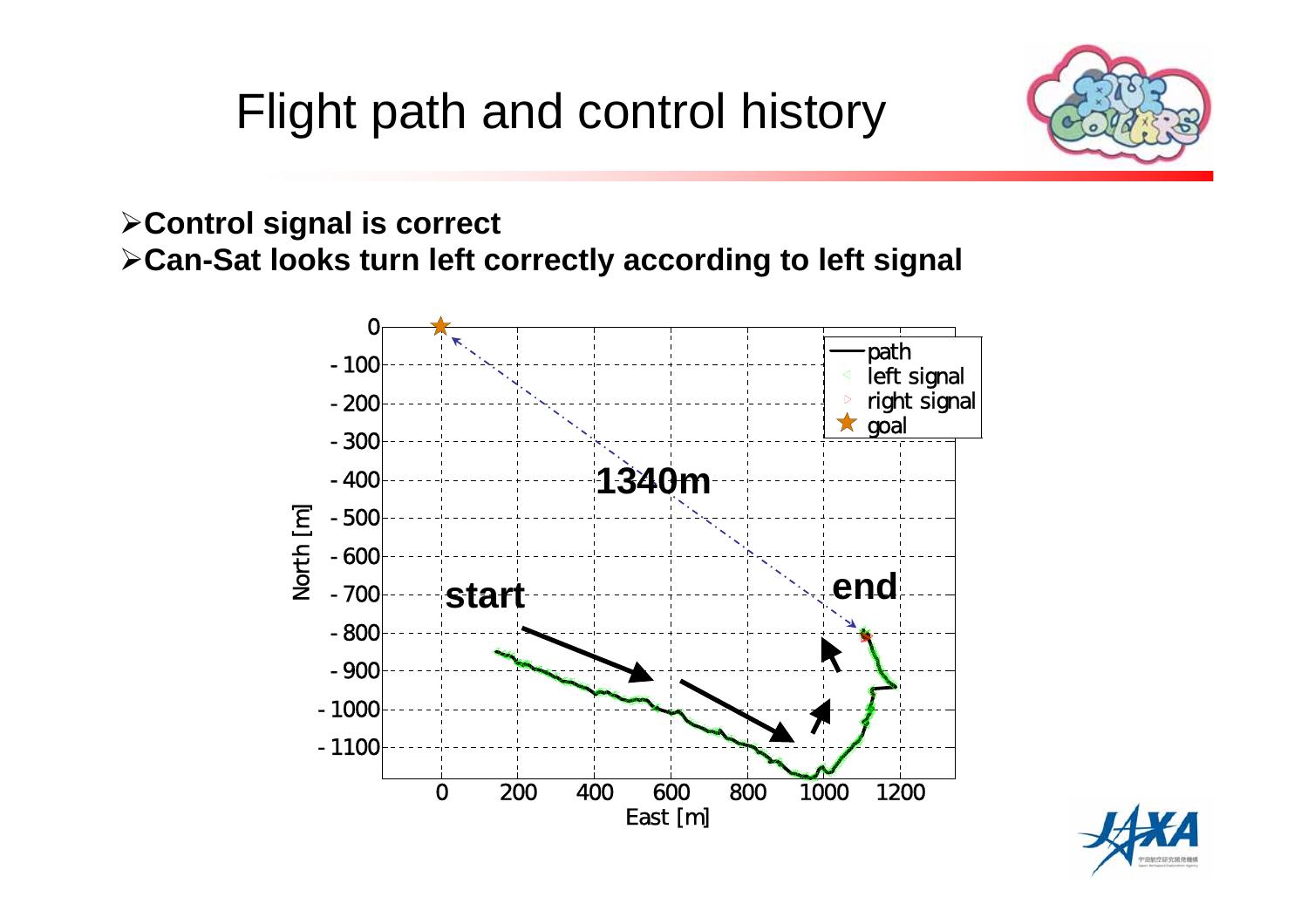

**Lock on sat number is unstable, so can-sat is o n unstable mode Para foil is crushed by strong wind, cruised on incomplete status**



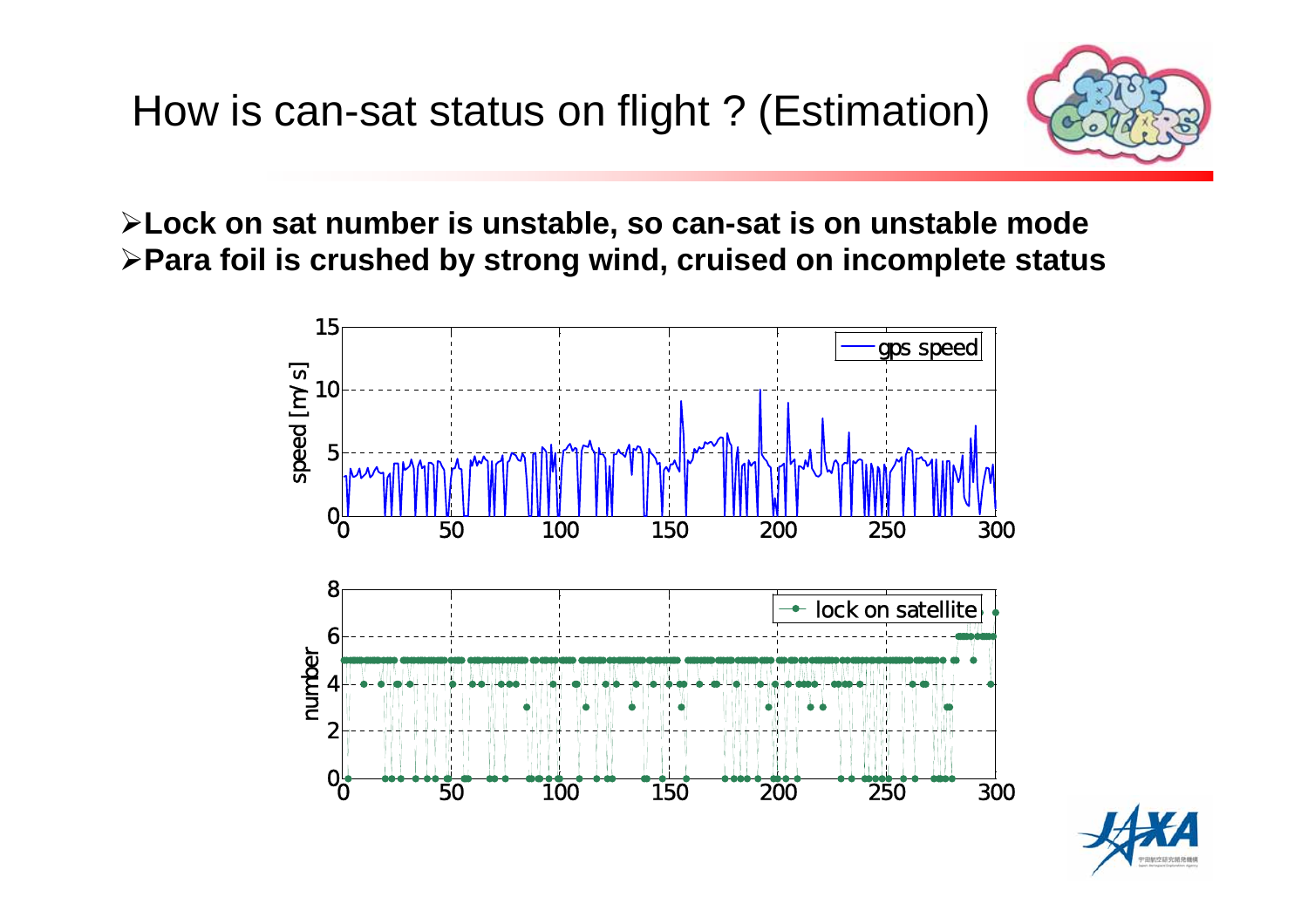#### Sensor altitude data



¾**GPS sensor may uses lag smoothed filter in the black box** ¾**Pressure sensor looks correct, so needed for the future precise control**



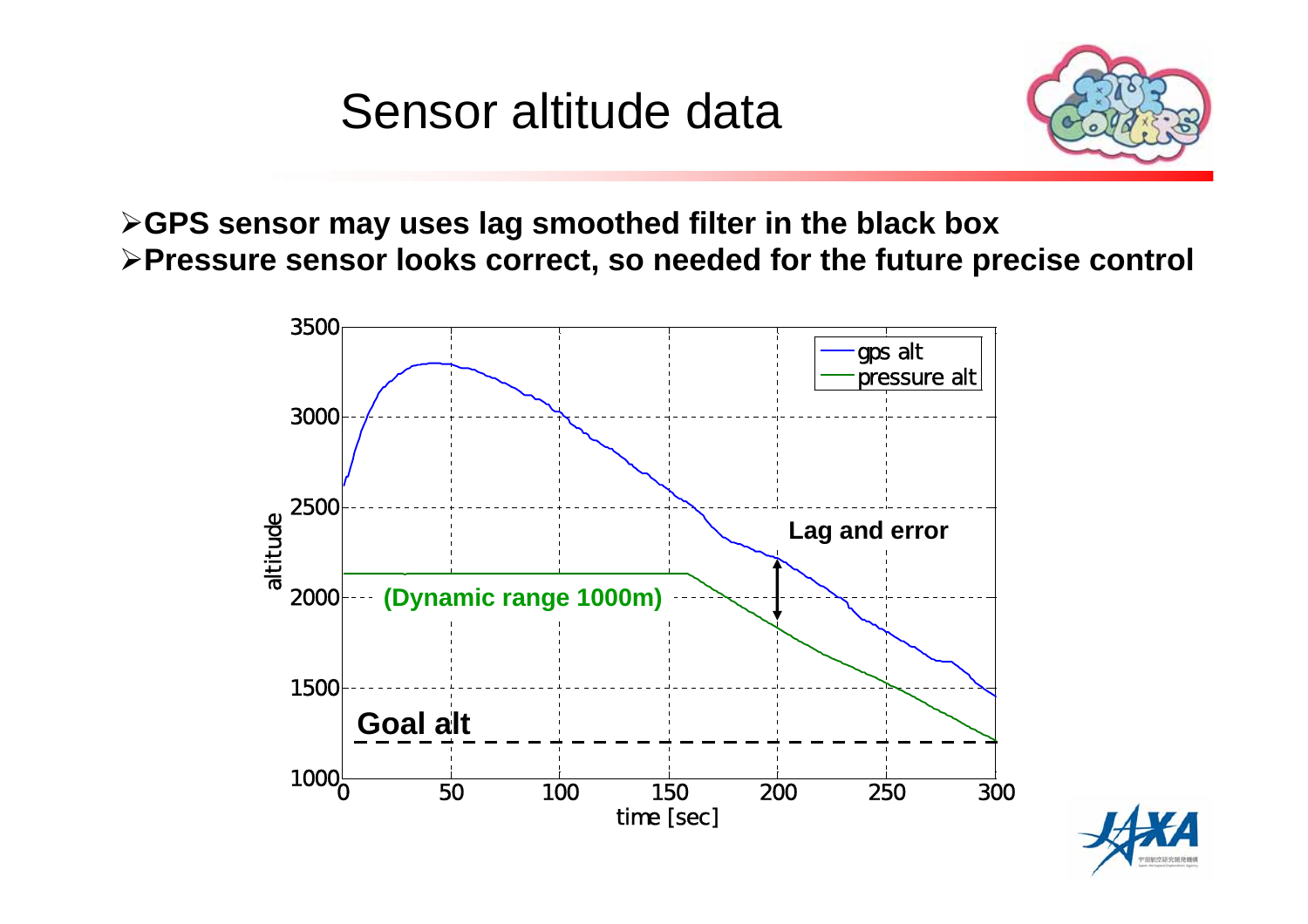#### Problem and assignment



#### $\triangleright$  Para foil cruising type is so difficult

- ¾Certain deployment from tumbled rocket fairing
- ¾Poor deployment test using real model rocket
- $\triangleright$  Very weak for strong wind(  $>$  3m)

#### **≻Assignment**

- ¾Analysis of rocket fairing dynamics at separation more precisely
- ¾Many deployment test at different status
- ¾New system which deploy Para foil at low altitude